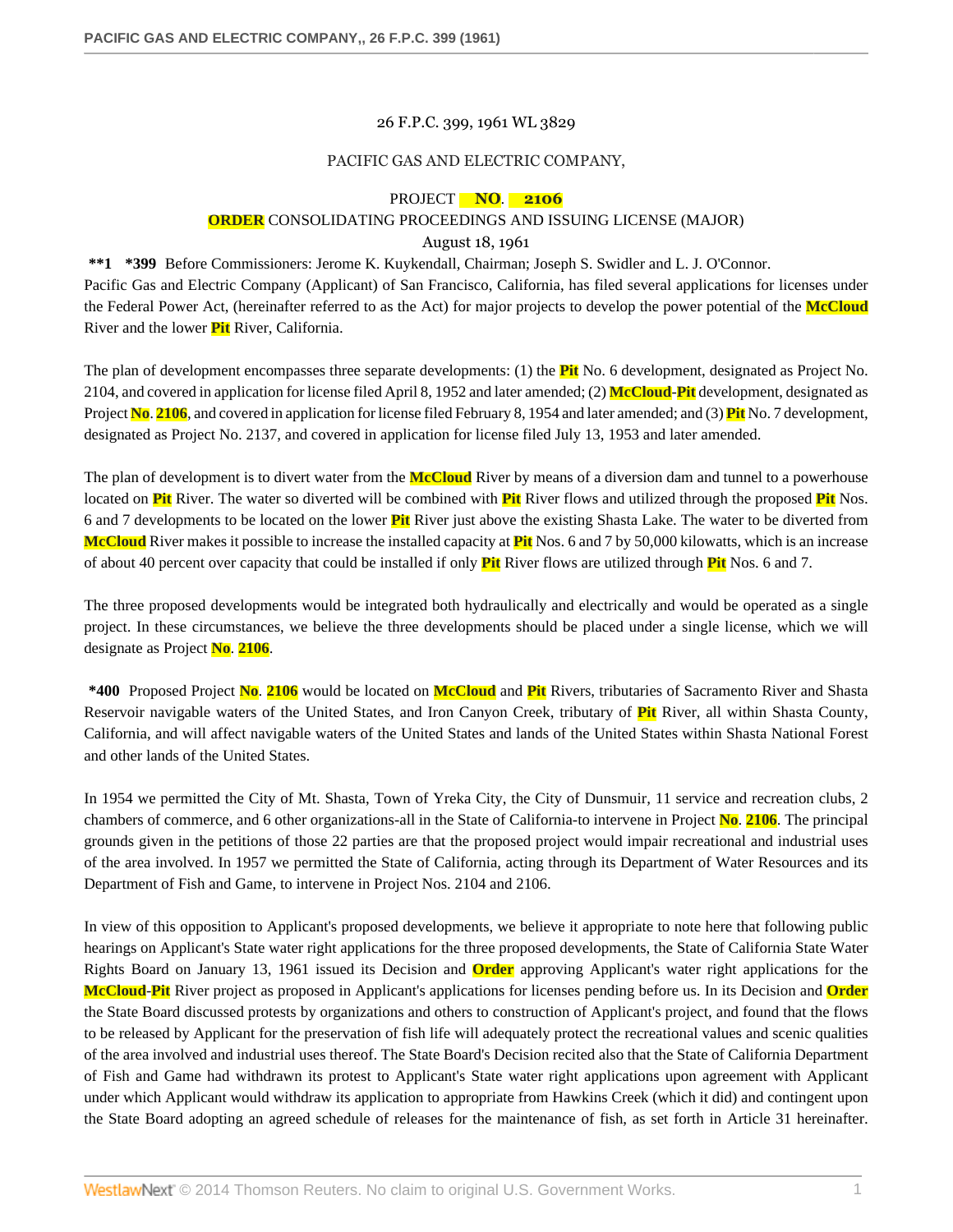Finally, the State Board's Decision stated that the State of California Department of Water Resources had submitted its views and recommendations respecting Applicant's State water right applications, wherein the Department of Water Resources had concluded, among other things, that Applicant's project will develop the power resources to a reasonable extent, and that the project is not in conflict with the California Water Plan, but that any State water permits issued should be conditioned on the establishment of a priority for higher uses of water over the use for power by Applicant. The State Board agreed with the Department of Water Resources' conclusion, subject to a limitation not necessary to recite herein for the purposes of this **order**.

**\*\*2** In a recent letter, dated July 6, 1961, from the Deputy Attorney General of the State of California, we are advised, among other things, that the State of California Department of Fish and Game is still negotiating with Applicant in the matter of providing suitable structures for the control of temperatures below the **McCloud** Diversion Dam, the removal of barriers to fish in the stream which would occur because of reduced flows in the **McCloud** River, and the construction of a suitable barrier to the migration of rough fish from Shasta Lake into the **McCloud** River.

The Secretary of the Army and the Chief of Engineers have approved the plans of the project structures that may affect the interest of navigation, and it was stated that terms and conditions in the interest of navigation or flood control were not deemed necessary.

An Assistant Secretary of the Interior has recommended for inclusion in any license issued, several special conditions in the interest of fish, wildlife and **\*401** archeological salvage, coordinated operation, and provision for reimbursement to the United States for reregulatory benefits to Project **No**. **2106** from the Bureau of Reclamation's Shasta Reservoir on Sacramento River. Reregulation will be provided by Applicant by its **Pit** No. 7 afterbay dam, and the other subjects are covered by articles hereinafter set forth.

Two Assistant Secretaries and an Acting Secretary of Agriculture have recommended for inclusion in any license issued several special conditions in the interest of the Forest Service.

According to the applications for licensees, Applicant desires to commence construction of **Pit** No. 6 development as soon as practicable after final determination is made with respect to the **McCloud**-**Pit** development. It is expected that the construction period for **Pit** No. 6 would be three years. Applicant also states that construction of the **McCloud**-**Pit** development would commence in sufficient time to complete construction within two years after completion of **Pit** No. 6. Construction period for the **McCloud**-**Pit** development would be four years. Construction of **Pit** No. 7 would be coordinated with the construction of the other two developments.

#### *The Commission finds:*

(1) The proposed project will affect navigable waters and lands of the United States.

(2) The **Pit** No. 6, **McCloud**-**Pit** and **Pit** No. 7 developments will operate on an integrated basis both hydraulically and electrically and will constitute parts of a single project, within the meaning of Section 3(11) of the Act.

(3) The proposed project would consist of:

(a) All lands constituting the project area and inclosed by the project boundary or the limits of which are otherwise defined, and/or interest in such lands or necessary or appropriate for the purposes of the project, whether such lands or interest therein are owned or held by the Licensee or by the United States; such project area and project boundary being more specifically shown and described by certain exhibits which formed part of the amended application for license and which are designated and described as follows:

**\*\*3** *Exhibit J*-(**FPC No**. **2106**-20) General Map of **McCloud**-**Pit** Development;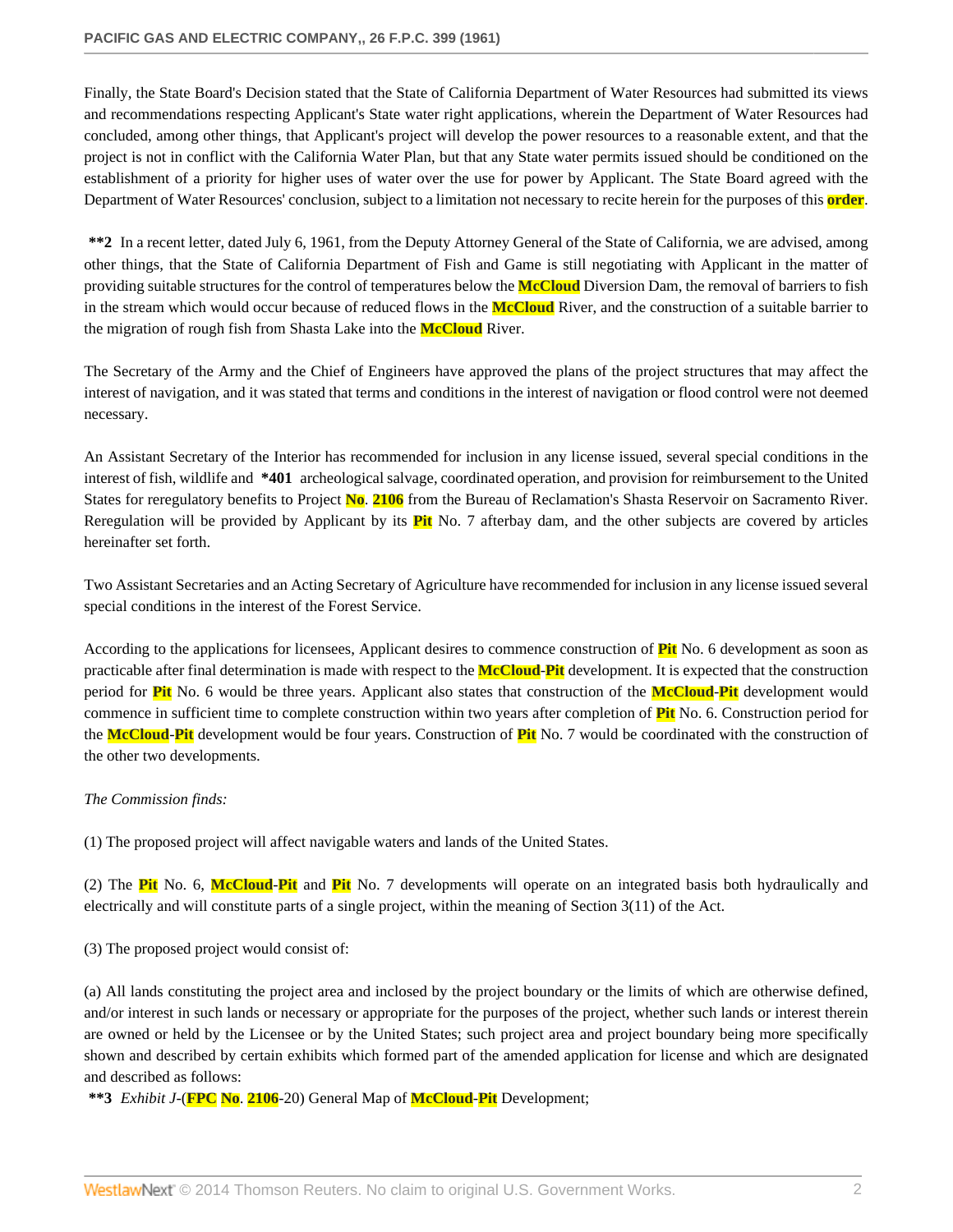(**FPC No**. **2106**-32) General Map of **Pit** No. 6 Development;

(**FPC No**. **2106**-38) General Map of **Pit** No. 7 Development;

*Exhibit K*-Detail maps showing project area and project boundary:

*McCloud-Pit Development*

**FPC** No. Description

2106 21 and 22 Sheets 1 and 2, Map of **McCloud**.

Diversion Reservoir.

2106 23 Sheet 3, Map of **McCloud** Tunnel.

2106 24 Sheet 4, Map of Iron Canyon Reservoir.

2106 25 Sheet 5, Map of Iron Canyon Tunnel, **McCloud**-**Pit**

Power House, Penstock, and Tailrace

Channel.

2106 26 Map of Transmission Lines,

*Pit No. 6 Development*

**FPC** No. Description

2106 33 and 34 Two sheets, Map of Reservoir.

2106 35 Map of Reservoir Including Dam, Power House,

and Transmission Lines.

**\*402** *Pit No. 7 Development*

2106 39 to 42, incl Four sheets, Map of Reservoir.

2106 43 Map of Reservoir Including Dam, Power House

and Transmission Lines.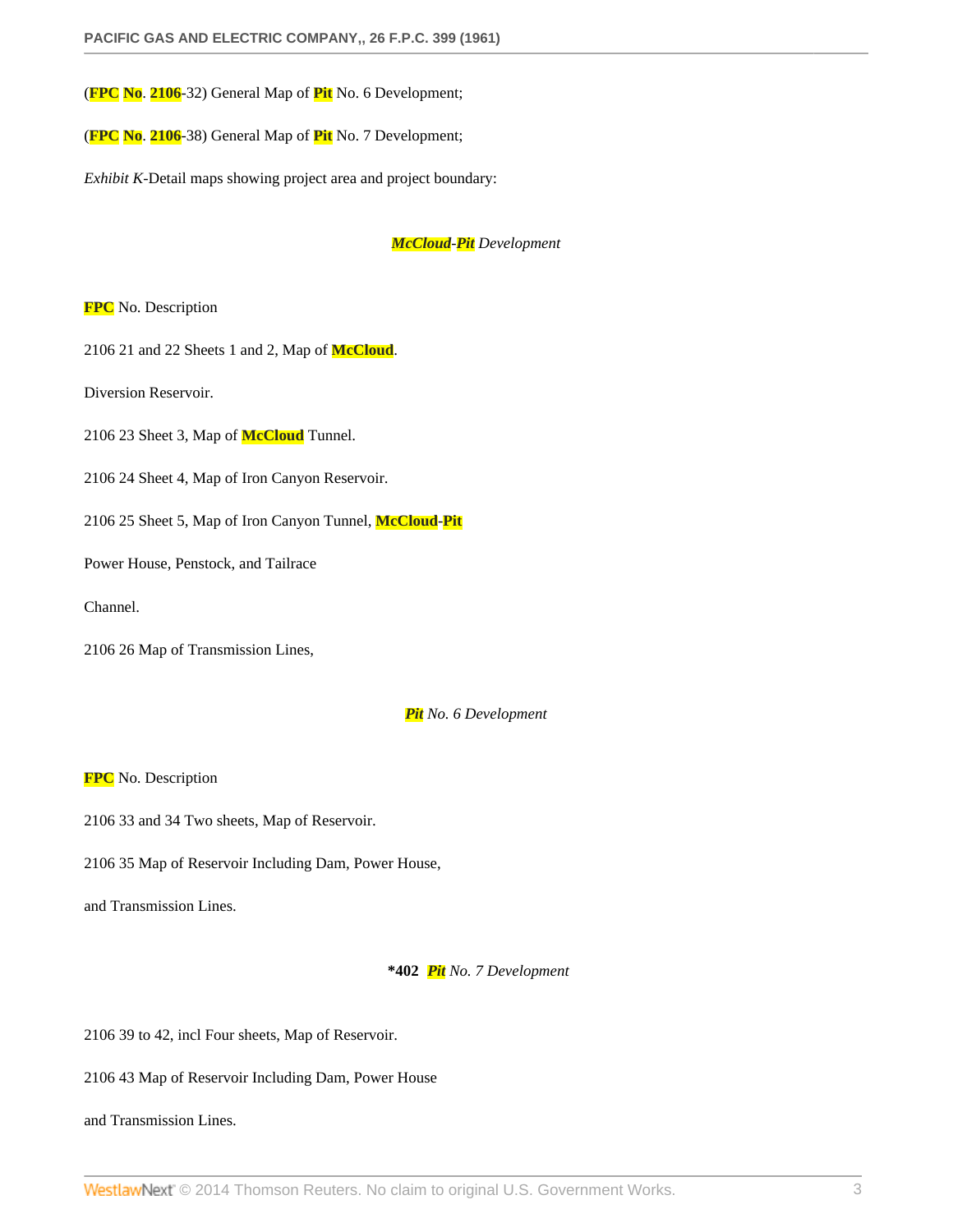2106 44 Afterbay Reservoir.

(b) Project works consisting of:

#### *McCloud-Pit Development*

*McCloud Diversion Dam and Reservoir*, a concrete arch dam in **McCloud** River about 500 feet upstream from Lizzard Creek, a six-foot diameter sluice pipe through the dam, a spillway with seven radial gates, and a reservoir with an area of 520 acres at maximum water surface elevation of 2680 feet and a gross capacity of 35,300 acre-feet of storage; *McCloud Tunnel*, a horseshoe and/or circular tunnel about 40,500 feet long and 17 feet in diameter extending from an intake in **McCloud** Reservoir to Iron Canyon Reservoir; *Iron Conyon Dam and Reservoir*, an earth fill dam on Iron Canyon Creek four miles north of **Pit** No. 5 plant on **Pit** River, a three-foot diameter sluice pipe through the dam, a side channel overpour spillway in the right abutment, and a reservoir with an area of 500 acres at elevation 2665 feet and a gross capacity of 24,400 acre-feet of storage; *Iron Canyon Tunnel*, a horseshoe and/or circular tunnel about 12,500 feet long and 19 feet in diameter extending from an intake in Iron Canyon Reservoir to the head of the penstock; a steel penstock varying from 10 to 12 feet in diameter about 2850 feet long branching at a wye to two 87-inch pipes extending about 200 feet to to the powerhouse; a differential surge chamber 45 feet in diameter with a riser 16 feet in diameter near the downstream end of the Iron Canyon tunnel; the *McCloud-Pit Powerhouse*, located 1 1/2 miles upstream from **Pit** No. 5 power plant, housing two 107,000-horsepower turbines connected to two 77,850-kilowatt generators (86,500 kva @ 0.9 P.F.); a substation and switchyard; two single circuit 220 kv transmission lines extending about 6 miles from the switchyard to the licensee's interconnected transmission system; and appurtemant mechanical and electrical facilities;

#### *Pit No. 6 Development*

**\*\*4** A concrete gravity dam located in **Pit** River about 2 1/2 miles upstream from Marble Creek with an overflow gated spillway; three gated sluice conduits through the dam; a reservoir with normal water surface elevation at 1,445 feet (PG&E datum), and area of about 265 acres and a gross capacity of about 15,700 acre-feet of storage; a tunnel; steel penstocks; a powerhouse located 300 feet downstream from the dam containing two 51,000 horsepower turbines connected to two 36,900 kilowatt generators (41,000 kva @ 0.9 P.F.) installed therein; a substation and switchyard; two single circuit 220 kv transmission lines extending about 3.3 miles from the switchyard to the Applicant's interconnected transmission system; and appurtenant mechanical and electrical facilities;

#### *Pit No. 7 Development*

A concrete gravity dam, located in **Pit** River about 2 1/2 miles downstream from Montgomery Creek, with an overflow gated spillway; three gated sluice conduits through the dam; a reservoir with normal water surface at elevation 1290 (PG&E datum) and a total capacity of 34,000 acre-feet of storage; a tunnel about 560 feet long; steel penstocks; a powerhouse located 500 feet downstream from the dam containing two 68,000-horsepower turbines connected to two 49,950-kilowatt generators (55,500 kva @ 0.9 P.F.); a substation and switchyard; two single circuit 220 kv transmission lines extending 3 1/2 miles from the switchyard **\*403** to the Applicant's interconnected transmission system; a low, slotted, concrete gravity afterbay dam located about two miles downstream from the main dam; and appurtenant mechanical and electrical facilities; the location, nature and character of which are more specifically shown and described by the exhibits hereinbefore cited and by certain other exhibits which also formed part of the amended application for license and which are designated and described as follows:

*Exhibit L*-General Design Drawings:

*McCloud-Pit Development*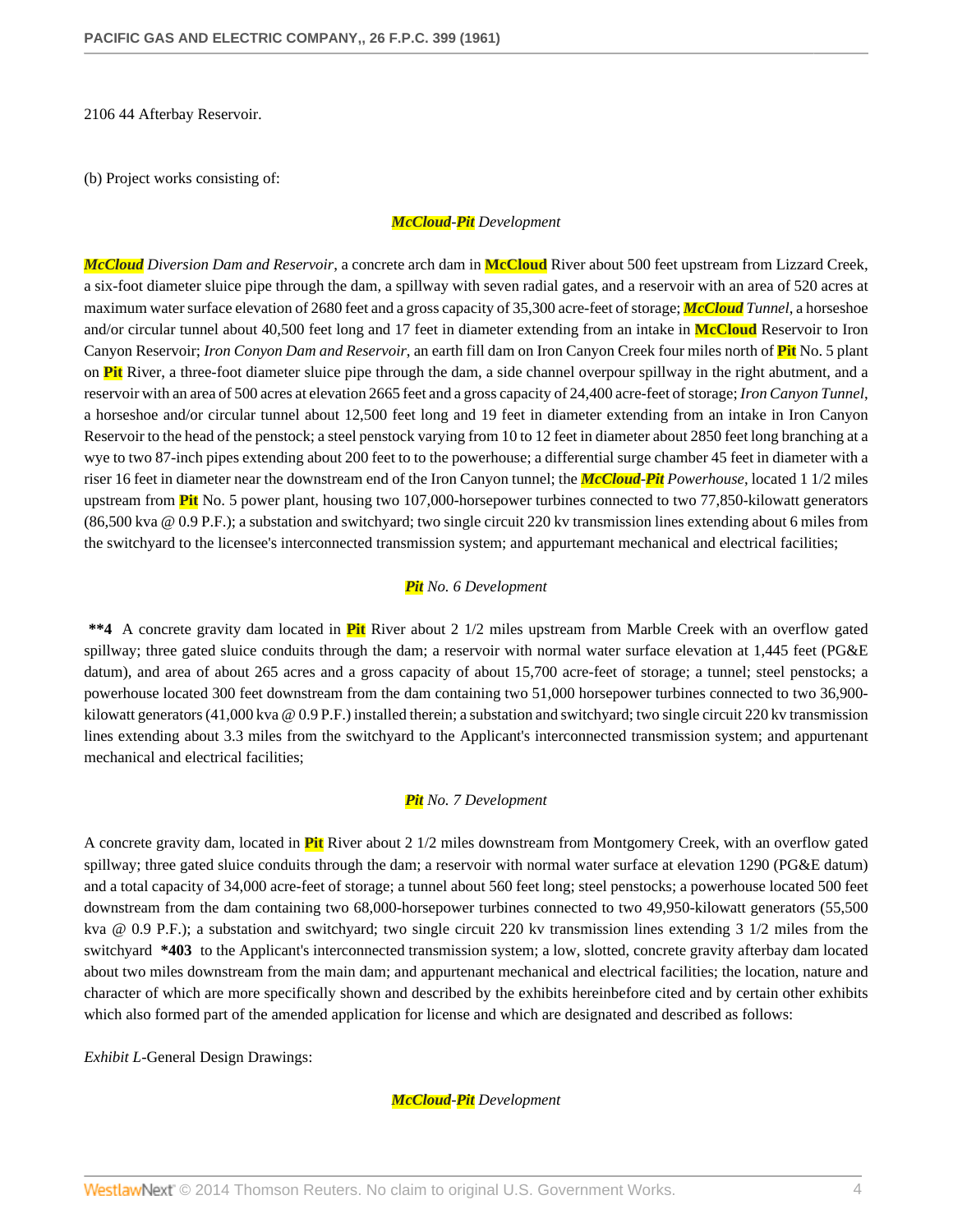**FPC** No. Description

2106 27 **McCloud** Diversion Dam

2106 28 **McCloud** Tunnel Intake

2106 29 Iron Canyon Dam, Intake and Tunnel

2106 30 Profile of **McCloud**-**Pit** Penstock and Surge Chamber

2106 31 **McCloud**-**Pit** Powerhouse

*Pit No. 6 Development*

**FPC** No. Description

2106 36 Dam and Penstocks

2106 37 Powerhouse

*Pit No. 7 Development*

**FPC** No. Description

2106 45 Dam, Penstocks, and Afterbay Dam

2106 46 Powerhouse

#### *Exhibit M:*

Two typewritten pages, 'General Descriptions and General Specifications of Mechanical, Electrical and Transmission Equipment' for the **McCloud**-**Pit** Development filed in the Commission April 1, 1957.

Two typewritten pages, 'General Descriptions and General Specifications of Mechanical, Electrical and Transmission Equipment' for **Pit** No. 6 Development filed in the Commission April 1, 1957.

**\*\*5** Two typewritten pages, 'General Descriptions and General Specifications of Mechanical, Electrical and Transmission Equipment' for **Pit** No. 6 Development filed in the Commission October 12, 1954.

(c) All other structures, fixtures, equipment or facilities used or useful in the maintenance and operation of the project and located on the project area, including such portable property as may be used or useful in connection with the project or any part thereof, whether located on or off the project area, if and to the extent that the inclusion of such property as a part of the project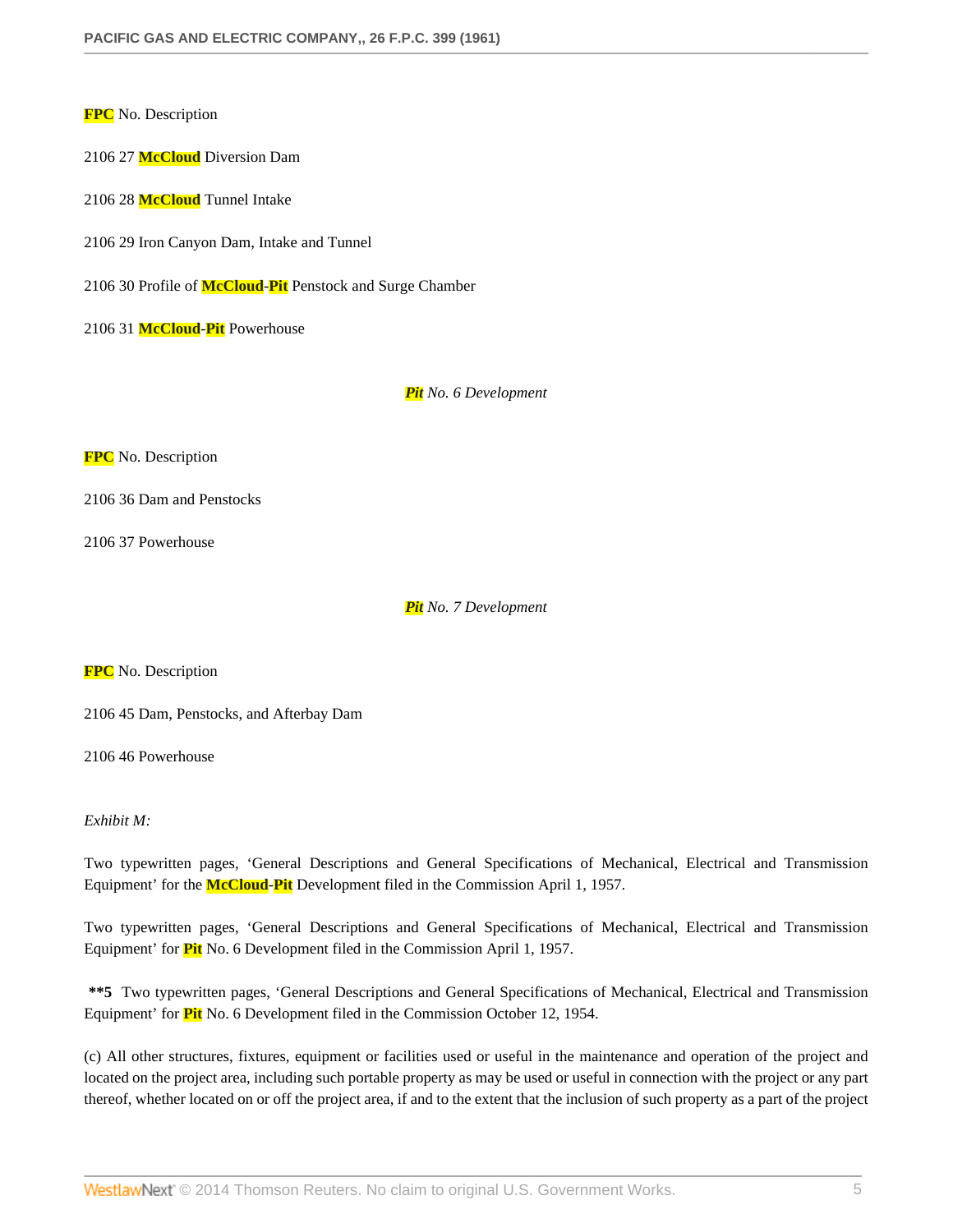is approved or acquiesced in by the Commission; also, all riparian or other rights, the use or possession of which is necessary or appropriate in the maintenance and operation of the project.

(4) The transmission facilities described in finding (3) above are parts of the project hrein authorized within the meaning of Section 3(11) of the Act.

(5) Applicant is a corporation organized under the laws of the State of California and has submitted satisfactory evidence of compliant with the requirements of all applicable State laws insofar as necessary to effect the purposes of a license for the project.

(6) No conflicting application is before the Commission. Public notice of the applications has been given as required by the Act.

**\*404** (7) Except that the proposed project might affect the operation of Shasta Reservoir, the proposed project will not affect any Government dam, nor will the issuance of a license for the project, as hereinafter provided, affect the development of any water resources for public purposes which should be undertaken by the United States.

(8) The issuance of a license for the proposed project as hereinafter provided will not interfere or be inconsistent with the purposes of any reservation or withdrawal of public lands, or with the purposes for which the Shasta National Forest was created or acquired.

(9) The proposed project is best adapted to a comprehensive plan for improving and developing the **McCloud** and **Pit** Rivers for the use and benefit of interstate or foreign commerce, for the improvement and utilization of water power development, and for other beneficial public uses, including recreational purposes.

(10) The installed horsepower capacity of the proposed project, hereinafter authorized for the purpose of computing the capacity component of the administrative annual charge is 439,000 horsepower, and the energy to be generated by the proposed project will be distributed over Applicant's inter-connected transmission system and sold for public utility purposes.

(11) The amount of annual charges to be paid under the license for the purpose of reimbursing the United States for the cost of the administration of Part I of the Act, and for recompensing it for the use, occupancy, and enjoyment of its lands is reasonable as hereinafter fixed and specified.

(12) It is desirable to reserve for future Commission determination the question of what additional transmission lines and appurtenant facilities, if any, should be included in this license.

**\*\*6** (13) In accordance wth Section 10(d) of the Act, the rate of return upon the net investment in the project, and the proportion of surplus earnings to be paid into and held in amortization reserves, are reasonable as hereinafter specified.

(14) The exhibits described in finding (3) above, appropriately redesignated in view of our finding (2) above, conform to the Commission's rules and regulations and should be approved as part of the license for the project.

(15) Before construction of any project structure is commenced, revised Exhibit L drawings for all project structures-in accordance with the Commission's rules and regulations-should be filed as hereinafter provided.

# *The Commission orders:*

(A) The proceeding designated Project No. 2104 involving the application for license for the **Pit** No. 6 development, and the proceeding designated Project No. 2137 involving the application for license for the **Pit** No. 7 development, are consolidated with the proceeding designated Project **No**. **2106** involving the application for license for the **McCloud**-**Pit** development; and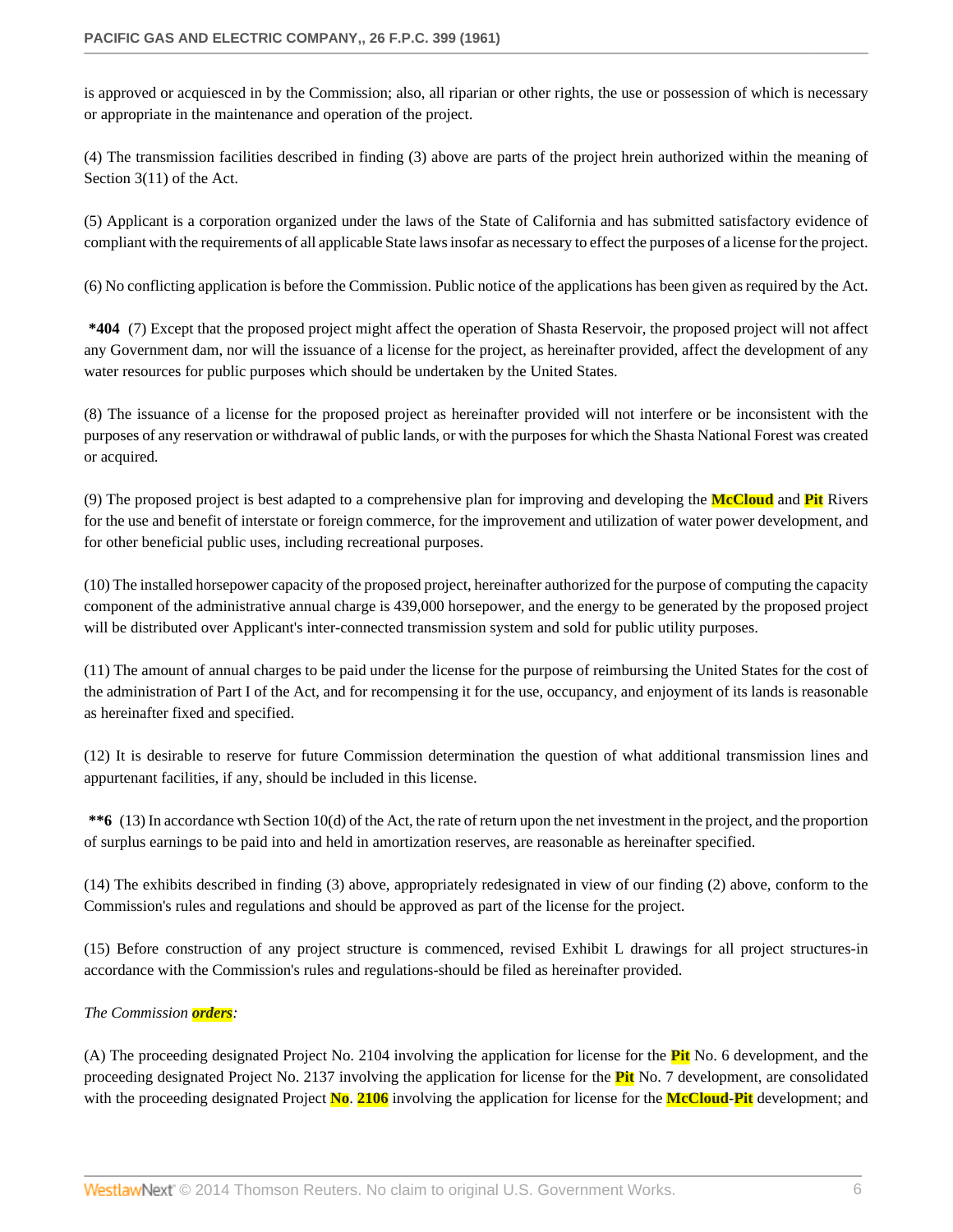the proposed **Pit** No. 6 and **Pit** No. 7 and **McCloud**-**Pit** developments shall be considered as parts of a single project and shall be designated as Project **No**. **2106**.

(B) This license is issued to Pacific Gas and Electric Company (hereinafter referred to as the Licensee) under Section 4(e) of the Federal Power Act for a period of 50 years, effective as of August 1, 1961, for the construction, operation, maintenance of major Project **No**. **2106** located on the **McCloud** and **Pit** Rivers and affecting navigable waters and lands of the United States within Shasta National Forest and other lands of the United States, subject to the terms and conditions of the Act which is incorporated by reference as a part of this license, and subject to such reles and regulations as the Commission has issued or prescribed under the provisions of the Act.

(C) This license is also subject to the terms and conditions set forth in Form L-6 (December 15, 1953) entitled 'Terms and Conditions of License for **\*405** Unconstructed Major Project Affecting Navigable Waters and Lands of the United States' (16 **FPC** 1121), which terms and conditions, designated as Articles 1 through 27 are attached hereto and made a part hereof, except for Article 14 and the last sentence of Article 17 thereof; and subject to the following special conditions set forth herein as additional articles:

*Article 28*. The Licensee shall pay to the United States the following annual charges.

(i) For the purpose of reimbursing the United States for the cost of administration of Part I of the Act, one (1) cent per horsepower on the authorized installed capacity (439,000 horsepower) plus two and one-half (2 1/2) cents per 1,000 kilowatt-hours of gross energy generated by the project during the calendar year for which the charge is made.

(ii) For the purpose of recompensing the United States for the use, occupancy and enjoyment of its lands, exclusive of those used for transmission line purposes only, \$2,613.58.

**\*\*7** (iii) For the purpose of recompensing the United States for the use, occupancy and enjoyment of its lands used exclusively for transmission line purposes, \$13.58.

*Article 29*. The Licensee shall construct, maintain and operate such protective devices and shall comply with such reasonable modifications of the project structures and operation in the interest of fish and wildlife resources, provided that such modifications shall be reasonably consistent with the primary purpose of the project, as may be prescribed hereafter by the Commission upon its own motion or upon recommendation of the Secretary of the Interior or California Department of Fish and Game after notice and opportunity for hearing and upon a finding that such modifications are necessary and desirable and consistent with the provisions of the Act: *Provided further*, That subsequent to approval of the final design drawings prior to commencement of construction no modification of project structures in the interest of fish and wildlife resources which involve a change in the location, height or main structure of a dam, or the addition of or changes in outlets at or through a dam, or a major change in generating units, or a rearrangement or relocation of a powerhouse, or major changes in a spillway structure shall be required.

*Article 30*. Whenever the United States shall desire, in connection with the project, to construct fish handling facilities or to improve the existing fish handling facilities at its expense, the Licensee shall permit the United States or its designated agency to use, free of cost, such of Licensee's lands and interests in lands, reservoirs, waterways and project works as may be reasonably required to complete such fish handling facilities or such improvements thereof. In addition, after notice and opportunity for hearing the Licensee shall modify the project operation as may be prescribed by the Commission, consistent with the primary purpose of the project, in **order** to permit the maintenance and operation of the fish handling facilities constructed or improved by the United States under the provision of this article. This article shall not be interpreted to place any obligation on the United States to construct or improve fish handling facilities or to relieve the Licensee of any obligations under this license.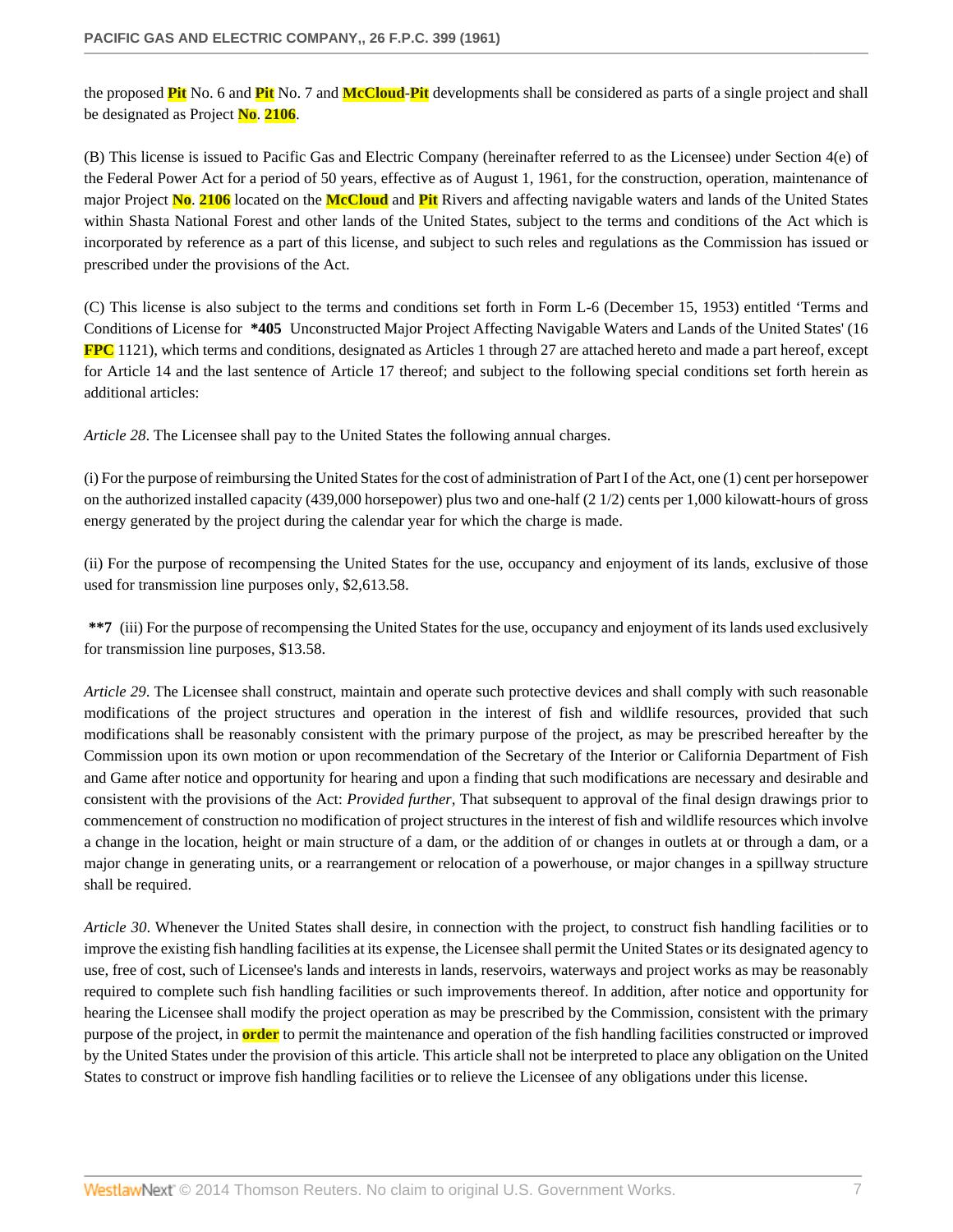*Article 31*. The Licensee shall make minimum water releases at the **McCloud** and Iron Canyon Diversion Dams for the maintenance of fish life in accordance with the following schedules:

(i) Licensee shall release at the **McCloud** Diversion Dam an amount of water not less than 50 cfs from May through November, and 40 cfs from December through April.

(ii) Licensee shall make additional releases of water at the **McCloud** Diversion Dam to the extent necessary to maintain the following minimum flows at the **\*406** Ah-Di-Na stream gaging station within SW 1/4 of Section 33, T. 38 N., R. 2 W., M D B & M:

*Minimum Flows at Ah-Di-Na in Cubic Feet per Second*

Normal year Dry year <sup>1</sup>

January 160 160

February 160 160

March 170 170

April 170 170

May 1 15 170 160

May 16 31 200 160

June 200 160

July 200 160

August 200 160

September 210 180

October 210 180

November 210 180

December 1 15 210 180

December 16 31 170 170

**\*\*8** (iii) Licensee shall release at the Iron Canyon Diversion Dam an amount of water not less than 3 cfs at all times.

*Article 32*. The Licensee shall, during project construction, prevent the release of debris from any gravel washing activities directly into **Pit** and **McCloud** Rivers or any of their tributaries.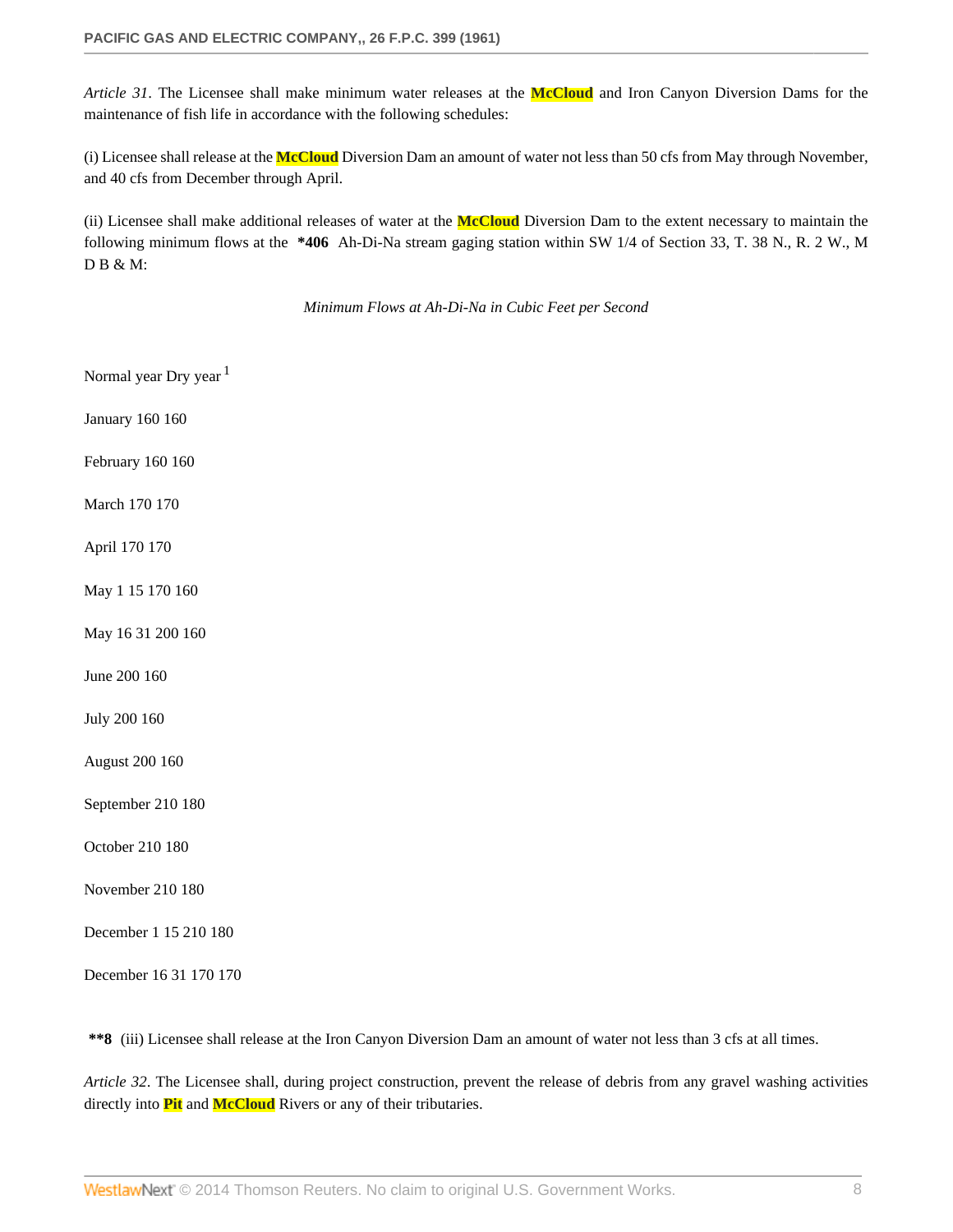*Article 33*. The Licensee shall notify the University of California Archeological Survey of the proposed construction of the project and the extent of the reservoir areas and negotiate with the University for archeological survey and salvage in the affected areas. Cost to the Licensee of the archeological survey and salvage shall not exceed \$8,000.

*Article 34*. The Licensee shall operate the **Pit** Nos. 6 and 7 reservoirs to maintain minimum pools of not less than 1,000 acrefeet, except when it is necessary to drain the reservoirs for repair purposes at which time adequate notice shall be given to the California State Department of Fish and Game.

*Article 35*. The annual accumulation of driftwood, snags, and similar material shall be disposed of within or adjacent to the reservoirs and shall not be discharged over the spillways or otherwise into Shasta Lake or the river channels below the dams.

*Article 36*. The Licensee shall provide a flat area for recreational purposes of not less than 2.25 acres at grade elevation of 1,087 feet (PG&E datum) by means of a fill or otherwise at Fender Ferry Flat adjacent to the **Pit** No. 7 Afterbay reservoir, as designated by the Regional Forester or his representative.

*Article 37*. The Licensee shall replace the existing boat launching area at Fender Ferry and provide an access road connection to the Fender Ferry road near the mouth of Potem Creek. The new launching area shall be of sufficient size to accommodate several boats and shall consist of a suitable earth ramp extending between approximate elevations 1,065 and 1,050 feet (USGS datum). The access road shall be single lane constructed on appropriate standards. The location and construction of the launching area and access road shall be subject to the approval of the Regional Forester or his representative.

**\*407** *Article 38*. The Licensee shall, prior to impounding water in any project reservoir, clear all lands in the bottom and margin of such reservoir between the normal water elevation and a plane five feet below the spillway crest elevation, and shall cut all trees and brush within the area below the minimum elevation so that no brush or trees will protrude above the minimum elevation; and shall dispose of all temporary structures, unused timber, brush, refuse or inflammable material resulting from the clearing of the lands or from the construction and maintenance of the project works. In addition, all trees along the margin of the reservoirs which may die during the operation of the project shall be removed. The clearing of the lands and the disposal of the material shall be done with due diligence and to the satisfaction of the authorized representative of the Commission.

**\*\*9** *Article 39*. The Licensee shall commence construction of the project, comprised of the **McCloud**-**Pit**, **Pit** No. 6 and **Pit** No. 7 developments, not later than June 1, 1962, shall thereafter in good faith and with due diligence prosecute the construction, and shall complete the entire project on or before December 1, 1965.

*Article 40*. The Licensee shall, for the protection of navigation, construct, maintain and operate at its own expense such lights and other signals on fixed project structures in or over navigable waters of the United States as may be directed by the Secretary of the Department in which the Coast Guard is operating.

*Article 41*. The Licensee shall submit in accordance with the Commission's rules and regulations, revised Exhibit L drawings showing the design of structures for all developments, and the Licensee shall not commence construction of any project structure until the Commission approves the exhibit.

*Article 42*. The Licensee shall be everything reasonably within its power and shall require its employees, contractors, and employees of contractors to do everything reasonably within their power, both independently and upon request of officers of the agency of the United States concerned, to prevent, make advanced preparations for suppression, and suppress fires on lands occupied under the license. Licensee is not hereby required to assume the responsibilities of others, especially in nonproject areas, nor estopped from recovery of its expenses or damages when appropriate.

*Article 43*. The Licensee shall provide additional generating capacity at the project at such time as the Commission may direct and to the extent that it is economically feasible to od so, after notice and opportunity for hearing.